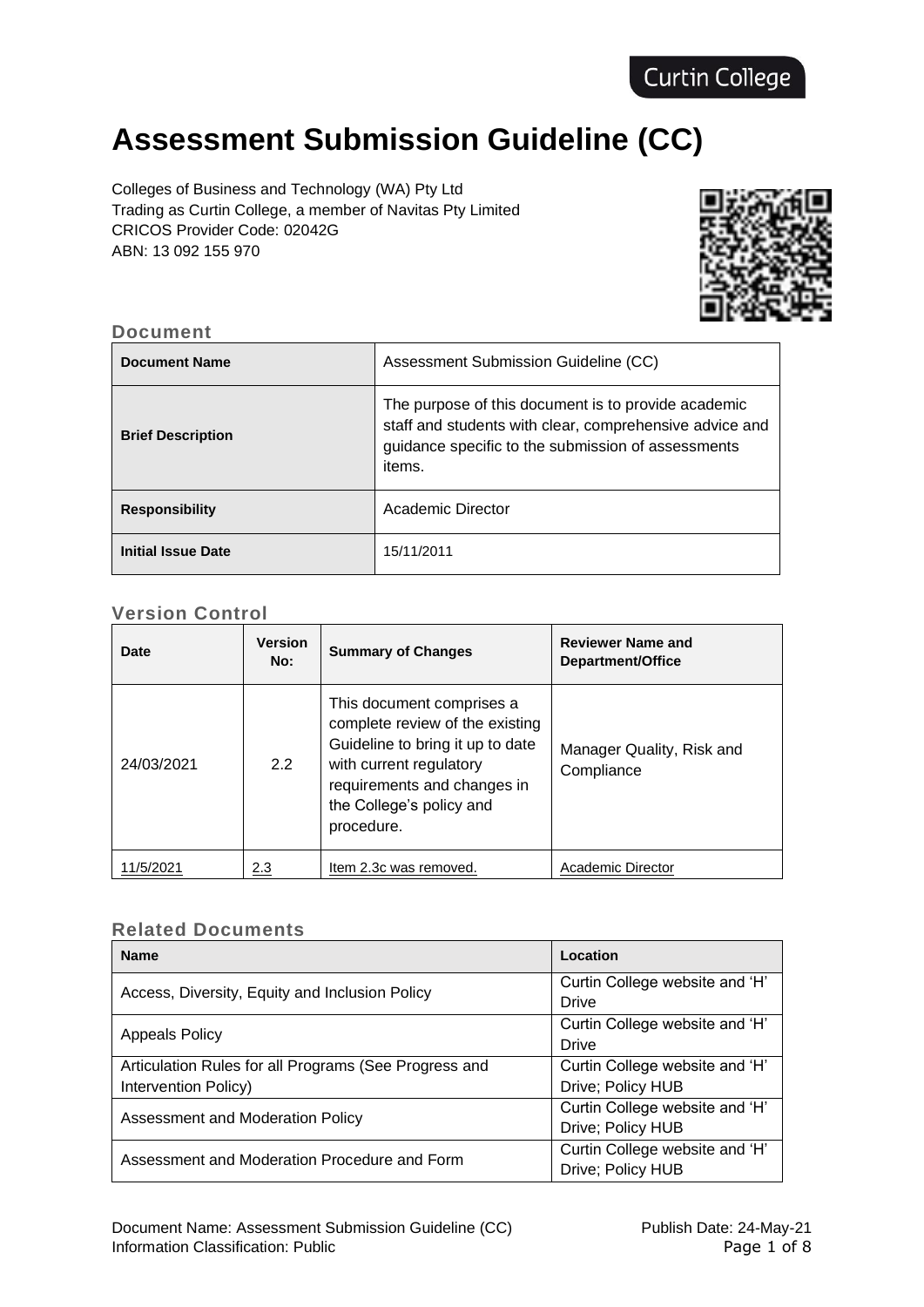# **Contents**

| 1.2           |  |
|---------------|--|
|               |  |
| 2.1           |  |
| $2.2^{\circ}$ |  |
| 2.3           |  |
| 2.4           |  |
| 2.5           |  |
| 2.6           |  |
| 2.7           |  |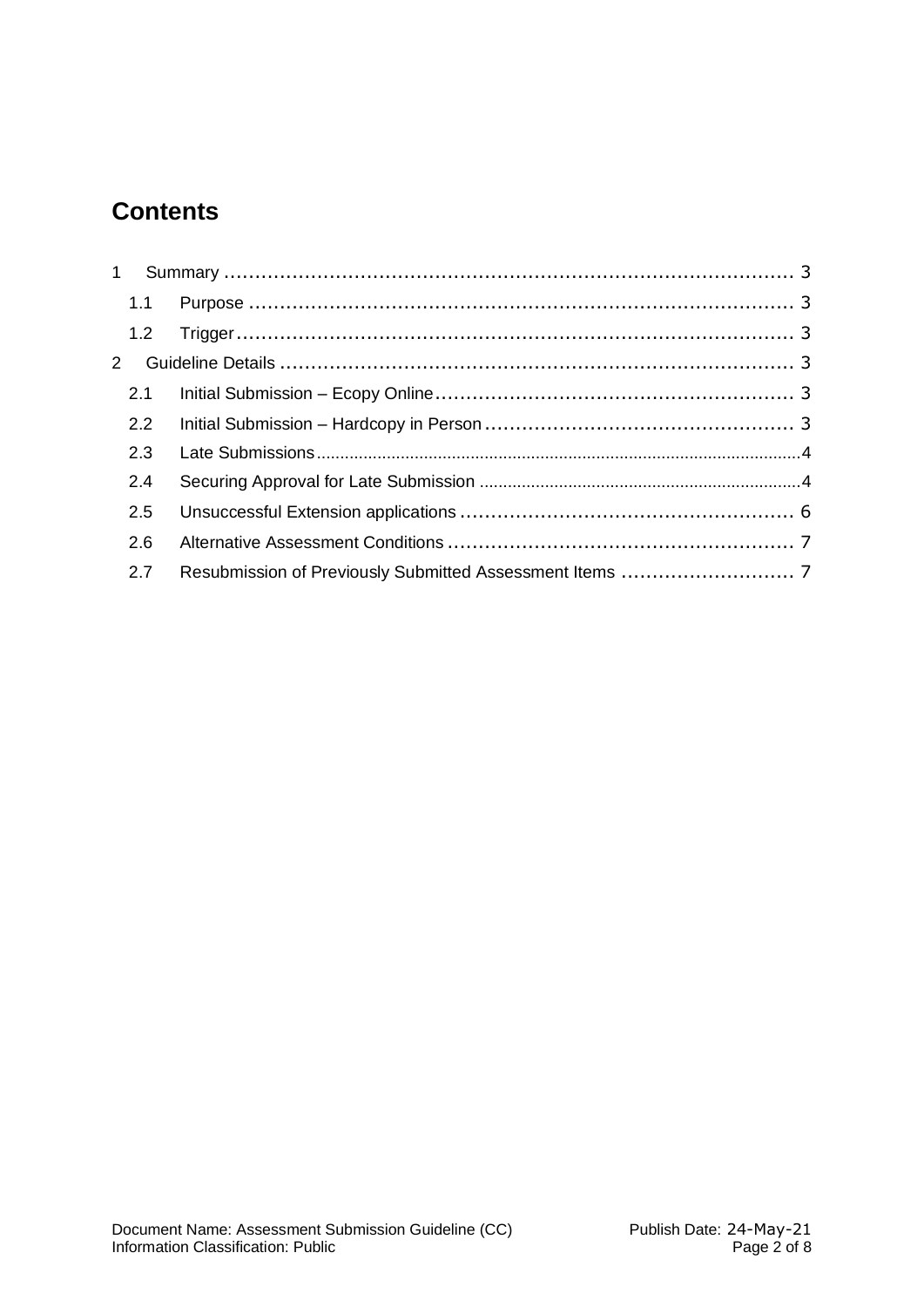### <span id="page-2-0"></span>1 Summary

#### <span id="page-2-1"></span>1.1 Purpose

- a) The purpose of this Guideline is to provide a simple summary and/or overview for students and staff about the rules relevant to the submission of assessment activities.
- b) The Guideline ensuring that both staff and students remain adequately informed and assessment protocols remain fair and impartial.

#### <span id="page-2-2"></span>1.2 Trigger

- a) Students need clear guidelines with respect to the submission of assessment activities.
- b) Students and staff need to be very clear about all protocols and requirements specific to late submission, extensions, alternative assessment practices and the resubmission of previously submitted assessment items.

# <span id="page-2-3"></span>2 Guideline Details

#### <span id="page-2-4"></span>2.1 Initial Submission – Ecopy Online

- a) Online submissions must be submitted in the format specified in the unit outline.
- b) Students must take full responsibility for submitting assessments and ensuring the file is not corrupted and can be opened by the marker.
- c) Online submissions **not** submitted by the due date and time, will incur a late submission penalty (see Section 2.2 below).
- d) The submission date/time is indicated by the date/time that electronic submission is recorded in the College's system.
- e) If experiencing technical difficulties at home send an email to the Lecturer indicating what the technical issue and make every effort to submit the assessment item using the facilities at the College.

#### <span id="page-2-5"></span>2.2 Initial Submission – Hardcopy in Person

- a) Hardcopy submissions must be submitted in the format as specified in the unit outline.
- b) Hardcopy submissions may be handed to the Lecturer in a specified, timetabled class, and/or and must submitted to Curtin College Reception between 8.00am and 4.00pm on the due date.
- c) Every assessment item requires the use of the Assessment Submission Coversheet.
- d) The time of submission must be noted on the Assessment Submission Coversheet, which is attached to the assessment item.
- e) If handing the completed assessment item directly to the Lecturer, please ensure that the Lecturer notes the time of submission.
- f) If submitting the assessment item at the College Reception, please ensure that the Assessment Submission Coversheet is date stamped by Reception.
- g) The College Reception will provide the Assessment Submission Receipt that also records the time of submission.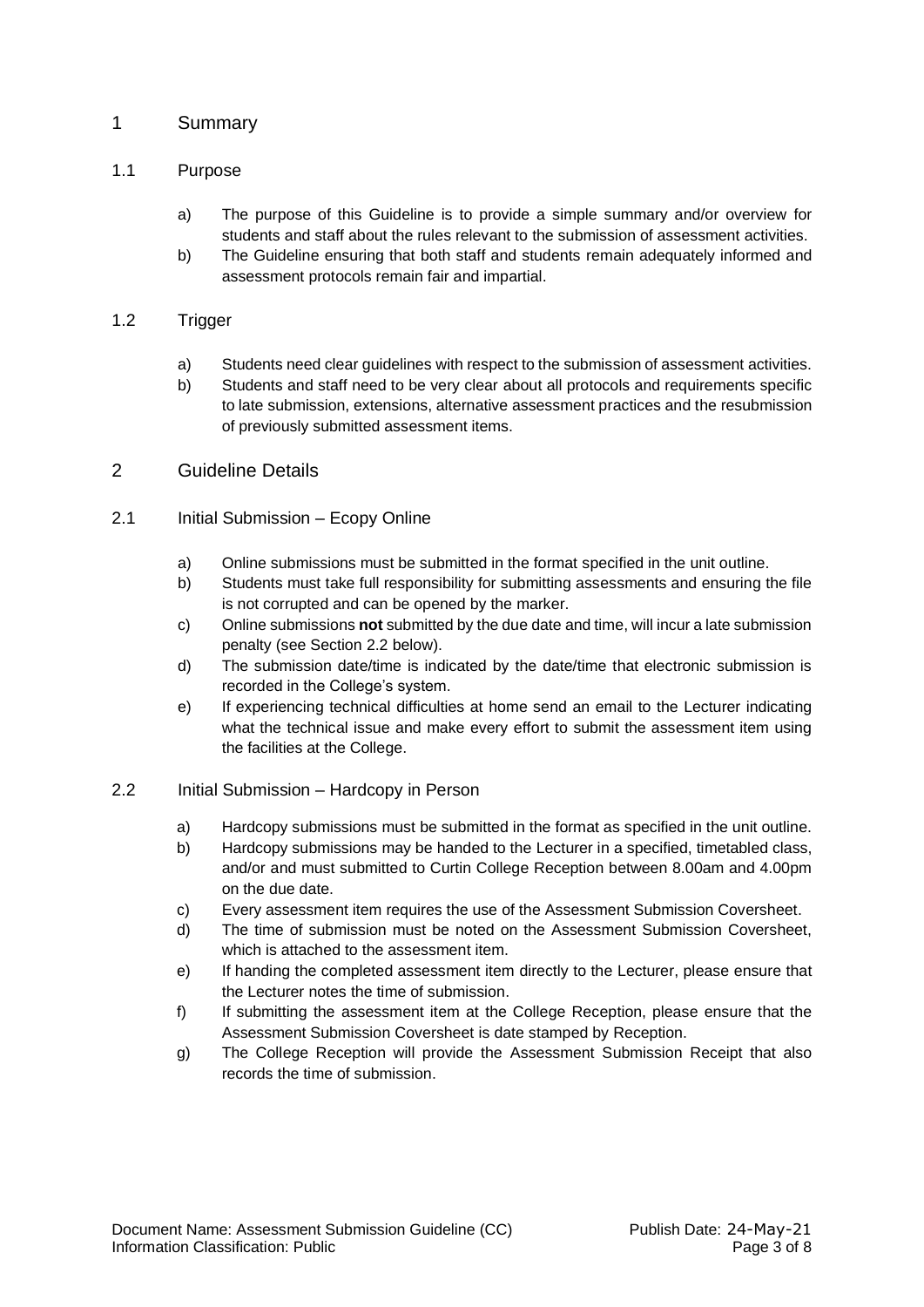#### <span id="page-3-0"></span>2.3 Late Submissions

- a) The Unit Coordinator is the person who determines if an assessment item can be submitted after the due date and time.
- b) The Unit Coordinator takes the following into consideration before deciding i.e., the student:
	- i. submitted the assessment item after the due date and time OR as agreed to in an Application for Assessment Extension;
	- ii. did not submit all the required components of the assessment task;
	- iii. lost a digital file and cannot submit in time;
	- iv. submitted a corrupt digital file (marker cannot open the file).
- c) Program Manager can approve late submission under special, compassionate or compelling circumstances.
- d) If a late submission of work is NOT approved, the following penalties will be applied:

Table 1: Unapproved Late Submission Penalties

| <b>Submission</b>                     | <b>Mark Reduction</b>                                             |
|---------------------------------------|-------------------------------------------------------------------|
| Up to 24 hours late (1 day)           | The mark is reduced by 5% of the total marks allocated for the    |
|                                       | assessment task.                                                  |
| More than 24 hours (1 day) late up to | Day 1: The mark is reduced by 5% of the total marks allocated for |
| maximum of 168 hours late (7 days)    | the assessment task.                                              |
|                                       |                                                                   |
|                                       | Days $2 - 7$ : The assessment mark is reduced by a further 10% of |
|                                       | the total marks allocated for the assessment item for each        |
|                                       | additional 24 hours period.                                       |
| Beyond 168 hours (7 days) late        | A mark of zero is recorded.                                       |

- e) It is the responsibility of the Lecturer to notify the student by email through the portal that a late assessment penalty has been applied.
- f) Lecturers must ensure that the email contains the following information:
	- i. Title of assessment item;
	- ii. The total value of the assessment item e.g. 20%;
	- iii. The value of the penalty/ies applied; and,
	- iv. Clear reasons for the final mark that has been awarded, particularly in those cases where no permission was granted to the student to submit the assessment item late i.e. it was an unapproved late submission.

#### <span id="page-3-1"></span>2.4 Securing Approval for Late Submission

- a) Assessment Extension (Late Submission) is a process involving the formal permission for a student to delay the submission of an assessment task.
- b) Students must have an 80% attendance record to be considered for late submission.
- c) The request for an Assessment Extension may include:
	- i. the scheduled date/time of a test; or,
	- ii. due date/time for submission of an essay and/or report.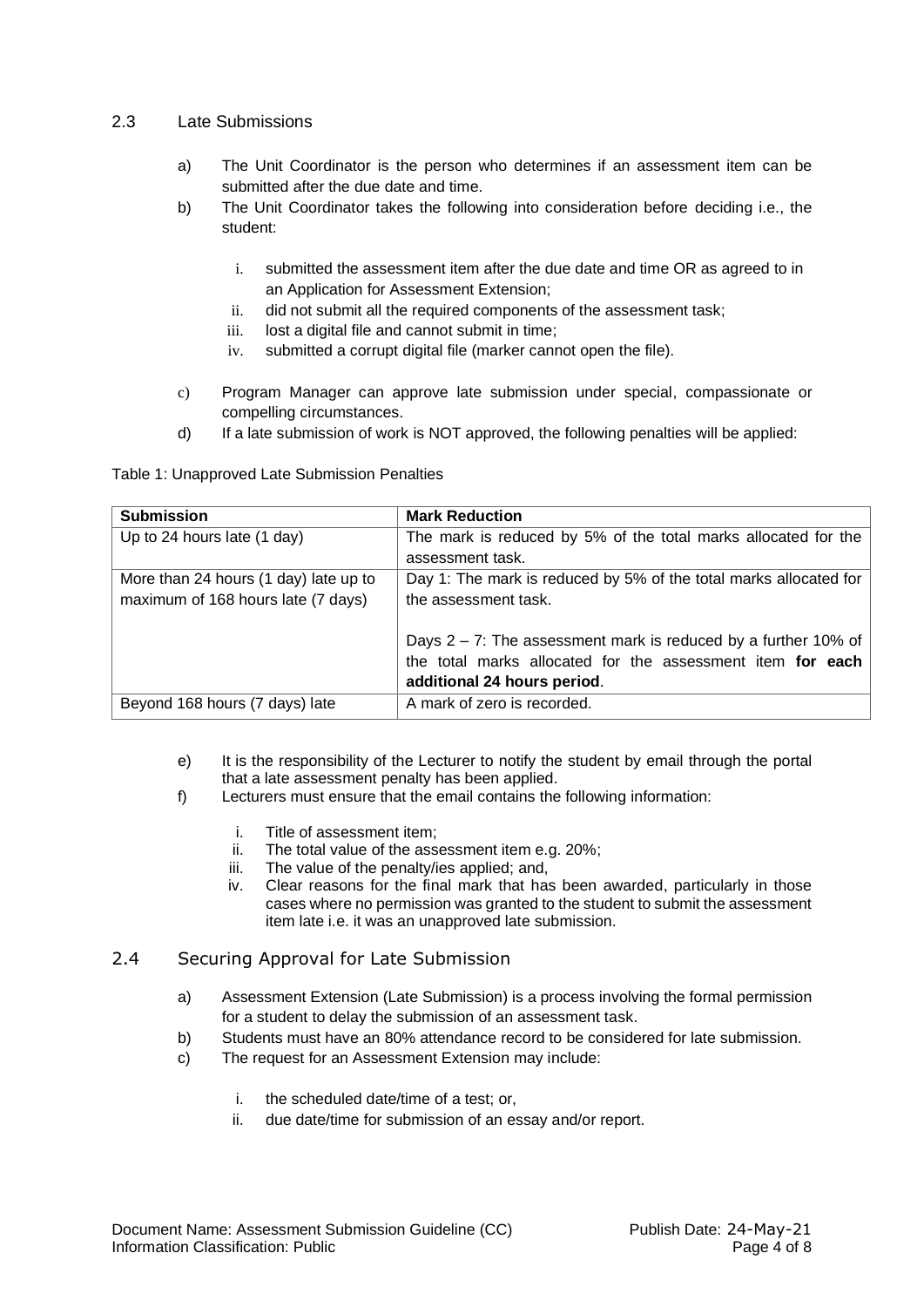- d) An application for an extension must, wherever possible, be submitted three (3) days prior to the due date. If this **is not possible,** the application for extension must be submitted within two (2) calendar days of the submission deadline.
- e) All requests for extensions should be submitted via email to the Lecturer/Unit Coordinator including a completed Application for Assessment Extension form and all supporting documentation.
- f) extensions to submission times/dates need to include:
	- i. A completed Assessment Extension Form, which is available in the learning management system Moodle;
	- ii. Supporting evidence setting out the circumstances for requesting the delay (see the table below which sets out what is considered to be appropriate supporting evidence);
	- iii. A draft of the work already undertaken on the assessment item to demonstrate that work toward the assessment has commenced.
- g) Holidays **do not count** as acceptable circumstances for an assessment extension.
- h) If circumstances prevent the student from submitting the form within the prescribed timeframe, the Program Manager may exercise discretion and decide whether to accept or not, the delay in processing the form.
- i) The Lecturer will notify the student of the outcome of the request via an email sent to the student's official Curtin College email address.
- j) In line with the College's *Code of Conduct*, 80% attendance at class is a requirement for consideration of assessment extension.

| Circumstance                                 | Documentation Required from Student                               |
|----------------------------------------------|-------------------------------------------------------------------|
| Student illness, injury or medical condition | A medical certificate that covers the dates leading up<br>$1_{-}$ |
| that prevents completion of the              | to the original assessment submission date;                       |
| assessment by the original due date.         | or                                                                |
|                                              | a letter from a Counsellor;<br>2.                                 |
|                                              | or                                                                |
|                                              | copy of student's Curtin Access Plan (CAP).<br>3 <sub>1</sub>     |
|                                              |                                                                   |
|                                              | Please note: statements from a pharmacist are not                 |
|                                              | accepted                                                          |
| Commitments to participate in elite sport    | Documentation such a letter from Coach or Team Manager to         |
| or other activities that warrant favourable  | support the student's claim.                                      |
| consideration                                | Such evidence must be provided to the lecturer in advance         |
|                                              | of the assessment due date                                        |
| Commitments to participate in emergency      | A letter from relevant authority clearly supporting the           |
| service or defence force activities (for     | student's claim must be provided to the lecturer in advance       |
| example bushfire protection)                 | of the assessment due date                                        |
| Other reason/s such as religious custom      | Supporting documentation from a relevant authority e.g. a         |
| or event, that prevents completion of the    | Priest, Rabbi, Iman, Pastor etc                                   |
| assessment by the original due date          |                                                                   |
| <b>Bereavement</b>                           | A bereavement notice, letter from employer, practitioner or       |
|                                              | professional, statutory declaration, copy of accident report. In  |
|                                              | all cases the documentation is to contain the name, date and      |
|                                              | contact details of the person providing the evidence in           |
|                                              | relation to application for an extension of time.                 |

Table 2: Requirements for Extensions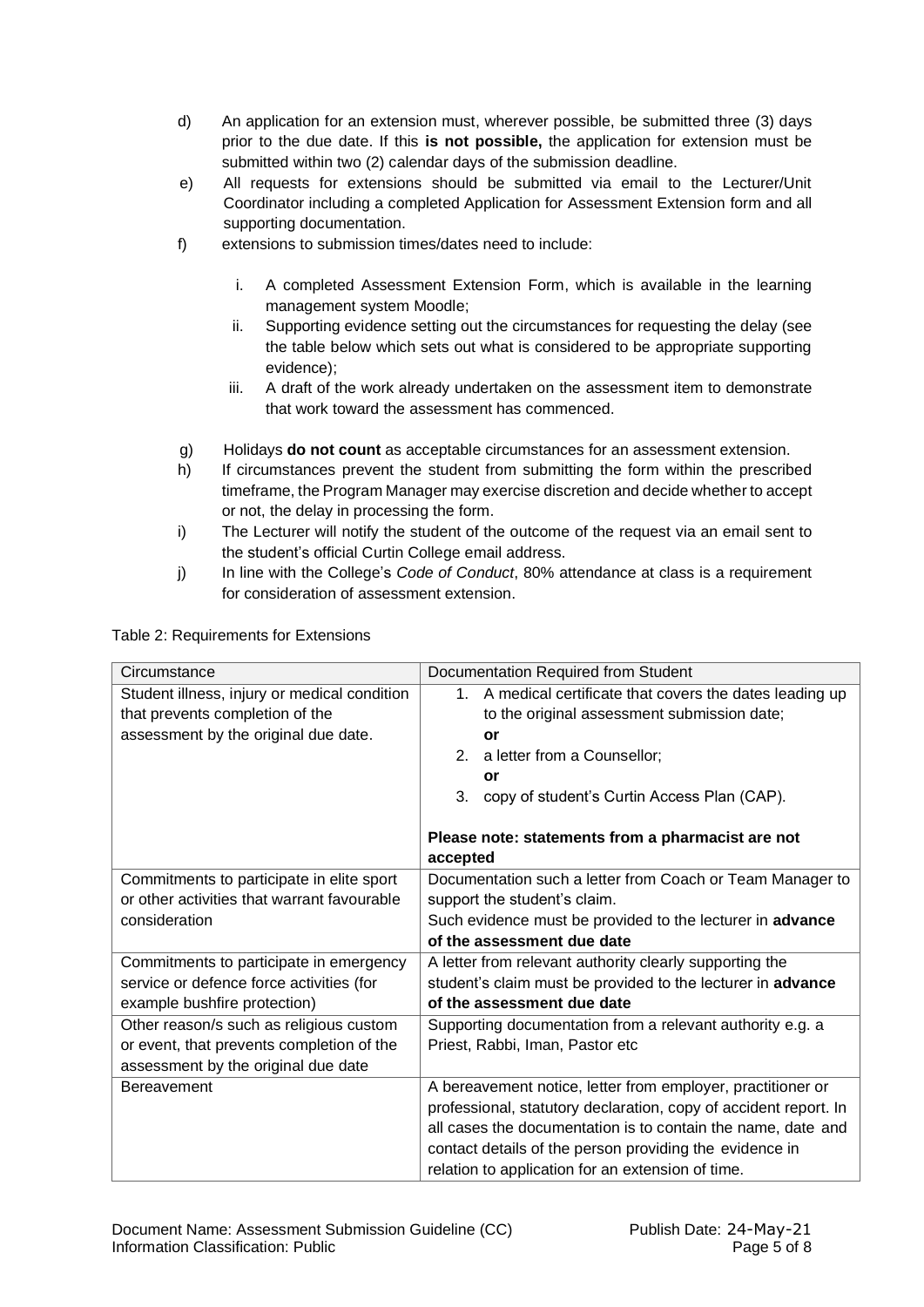Note: Working Days: are the days Curtin College reception is open (generally Monday to Friday 0800 to 1630).

Calendar Days: refers to all seven (7) days of the week inclusive weekends and public holidays.

Table 3: Acceptable and Unacceptable Medical Documentation

| <b>ACCEPTABLE DOCUMENTS</b>                                | <b>UNACCEPTABLE DOCUMENTS</b>                  |
|------------------------------------------------------------|------------------------------------------------|
| • Medical certificate signed on official letterhead from a | • Pharmacy Certificates                        |
| Medical Practitioner registered by the Medical Board       | <b>Statutory Declarations</b>                  |
| of Australia                                               | • Medical Certificates from practitioners that |
| • Signed statement on official letterhead from a Dentist   | are not registered with the Medical or         |
| registered by the Dental Board of Australia                | Dental Board of Australia.                     |
| Signed statement on official letterhead from a             | • Medical statements from online services      |
| Physiotherapist registered by the Physiotherapy Board      |                                                |
| of Australia                                               |                                                |
| • Support from Curtin College counsellor or valid Curtin   |                                                |
| College Learning Access Plan (LAP)                         |                                                |
| • Signed statement on official letterhead from:            |                                                |
|                                                            |                                                |
| ✓ Curtin University's Counselling and Disability           |                                                |
| Services;                                                  |                                                |
| √Valid Curtin Access Plan (CAP); or,                       |                                                |
| $\checkmark$ Registered Psychologist/Therapist.            |                                                |
|                                                            |                                                |
| • Such statements must outline how circumstances           |                                                |
| have impacting the student's ability to submit the         |                                                |
| assessment item on the due date                            |                                                |

- k) Normally, extensions will not be granted in situations such:
	- i. A digital file has been lost; or,
	- ii. Submitting a corrupt digital file (marker cannot open the file)

Events such as these will be considered to be a 'late application' for extension to an assessment deadline (please see section 2.4 above).

- l) Normally, if an extension is granted, the time of the extension will be up to seven (7) calendar days after the original due date and time.
- m) The period of the extension may vary depending on the student's other pending College commitments; the extension allocated must factor any such commitment into consideration to avoid causing undue and unreasonable stress for the student.

#### <span id="page-5-0"></span>2.5 Unsuccessful Extension applications

- a) If a student is advised that their application for assessment extension has been unsuccessful, they must be informed of:
	- i. their right to appeal; and,
	- ii. details on how to proceed with such an appeal; (see Appeals Policy Please refer to the Appeals Policy [HERE\)](https://www.curtincollege.edu.au/wp-content/uploads/2021/02/Appeals-Policy-QBIPO019.pdf).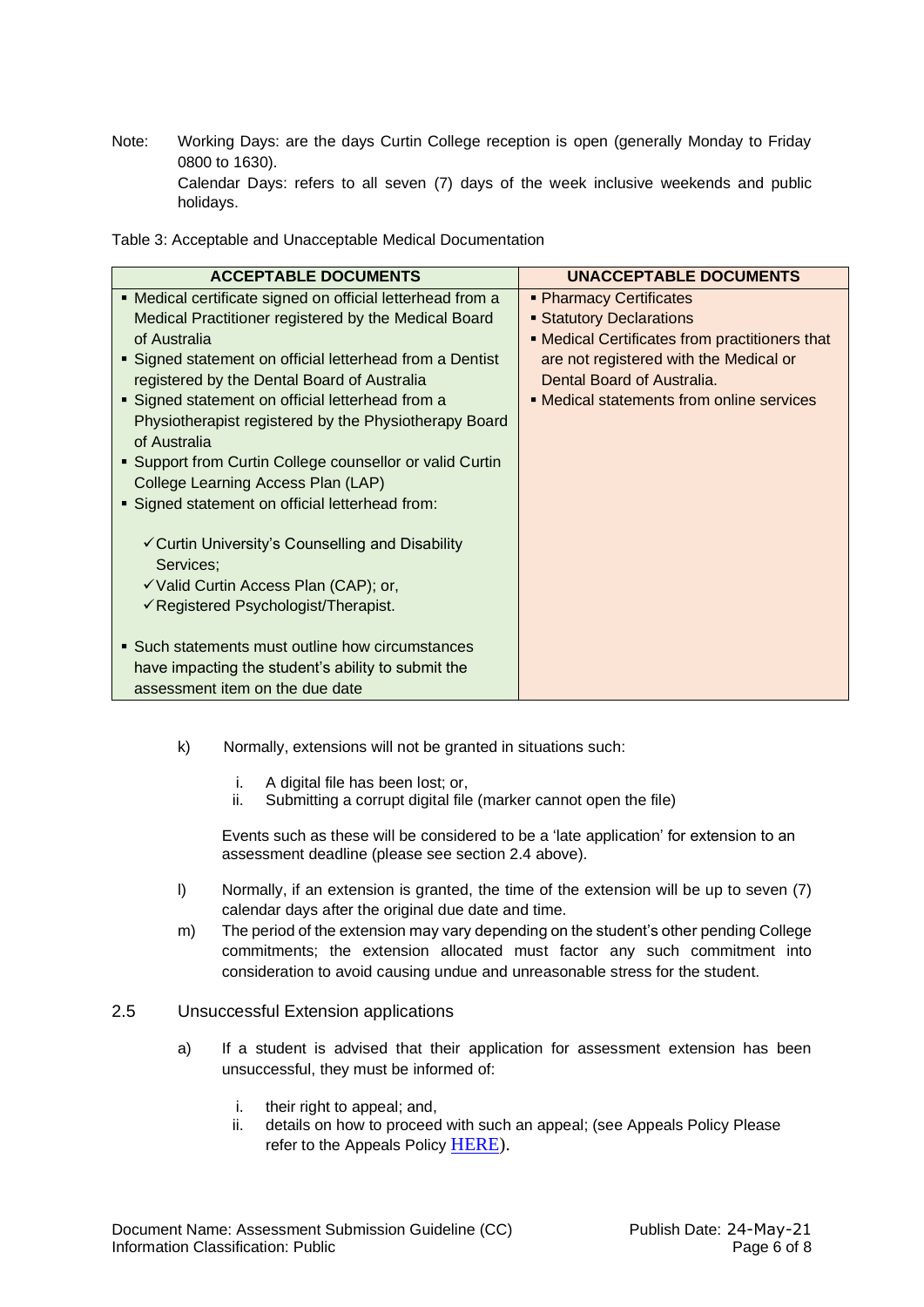- <span id="page-6-0"></span>2.6 Alternative Assessment Conditions
	- a) Alternative assessment conditions include adjustments to the assessment in keeping with the **Access, Diversity, Equity and Inclusion policy (**[HERE\)](https://www.curtincollege.edu.au/wp-content/uploads/2020/05/Access-Diversity-Equity-and-Inclusion-Policy-QHRPO020-1.pdf).
	- b) Examples of adjustments can include, but are not limited to:
		- i. extended reading and/or working time;
		- ii. allowances for dietary requirements due to medical conditions; and,
		- iii. appropriate support person
	- c) Alternative assessment conditions must align with the academic expectations of the unit of study.
	- d) Students who believe they are eligible for special consideration for alternative assessment conditions are required to declare this at the time of application to the College.
	- e) In the event a student does not declare at the application stage, it is still possible to make the request for special consideration through the Student Counsellor or the Lecturer concerned.
	- f) Adjustments are facilitated via a Curtin College *Learning Access Plan* that has been developed with the Student Counsellor or, a Curtin University *Access Plan* (assessed and approved by Curtin University).
	- g) Students eligible for a *Learning Access Plan* are encouraged to meet with the Curtin College Student Counsellor as soon as they have their study timetable, the earlier the better.
	- h) A student may require a Curtin University *Access Plan* in the following circumstances:
		- i. A student is enrolled in a Curtin College Diploma in which certain units are Service Taught (delivered by Curtin University); *or*
		- ii. A student who presents with a case for special consideration that may require particular types of support and resourcing will be referred to the Student Counsellor, who will undertake an assessment to determine what support plan the student requires.
	- i) Once a *Learning Access Plan* (LAP) has been established, or a Curtin University *Access Plan* has been registered the Student Counsellor will:
		- i. Obtain all necessary consent from the student to share their personal information;
		- ii. Inform relevant Lecturers and the relevant Program Managers that a LAP has been established;
		- iii. Place the student on the Student at Risk Register: and,
		- iv. Provide a copy of the *Learning Access Plan* to relevant stakeholders.
- <span id="page-6-1"></span>2.7 Resubmission of Previously Submitted Assessment Items
	- a) A student who is repeating a unit will be expected to complete all assessment requirements as described in the current Unit Outline.
	- b) Only in exceptional circumstances will a student be permitted to re-use assessment items used in the first attempt at the unit.
	- c) A student may only include previously submitted material for the same unit with the written approval of the Unit Coordinator.